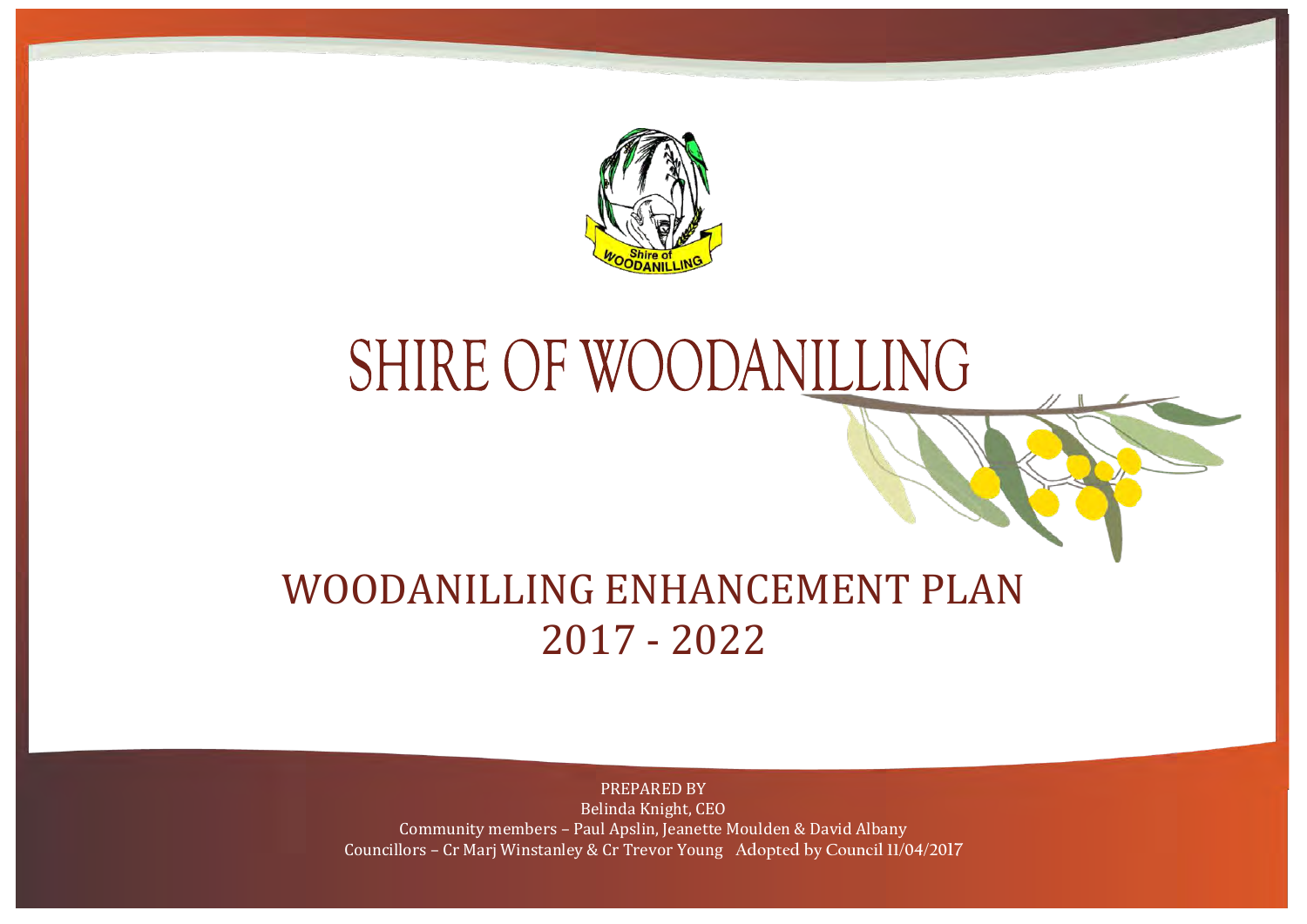### **CONTENTS**

| 1. | <b>ACKNOWLEDGEMENTS</b>                                                                                                                                                                                                                                                                                                                                                                                                             |                                                                 | $\overline{2}$ |
|----|-------------------------------------------------------------------------------------------------------------------------------------------------------------------------------------------------------------------------------------------------------------------------------------------------------------------------------------------------------------------------------------------------------------------------------------|-----------------------------------------------------------------|----------------|
| 2. | <b>WOODANILLING'S BACKGROUND</b>                                                                                                                                                                                                                                                                                                                                                                                                    |                                                                 | $\overline{2}$ |
| 3. | WOODANILLING ENHANCEMENT PLAN REVIEW PROCESS                                                                                                                                                                                                                                                                                                                                                                                        |                                                                 | $\overline{2}$ |
| 4. | <b>STUDY AREA</b>                                                                                                                                                                                                                                                                                                                                                                                                                   |                                                                 | 4              |
| 5. | <b>OBJECTIVES</b>                                                                                                                                                                                                                                                                                                                                                                                                                   |                                                                 | 4              |
| 6. | WOODANILLING CHARACTER ANALYSIS STRENGTHS, WEAKNESSES, OPPORTUNITIES AND THREATS (SWOT)<br>6.1.<br><b>WOODANILLING'S STRENGTHS</b><br>6.2.<br><b>WOODANILLING'S WEAKNESSES</b><br>6.3.<br><b>WOODANILLING'S OPPORTUNITIES</b><br>6.4.<br><b>WOODANILLING'S THREATS</b>                                                                                                                                                              | 5<br>5<br>5<br>6                                                | 5              |
| 7. | <b>CONSTRAINTS</b>                                                                                                                                                                                                                                                                                                                                                                                                                  |                                                                 | 6              |
| 8. | <b>PROPOSED ENHANCEMENTS</b><br>8.1.<br><b>ENTRY STATEMENTS</b><br>8.2.<br><b>RAILWAY RESERVE</b><br>8.3.<br><b>NATURE STRIPS</b><br>8.4.<br><b>DEPOT FENCE</b><br>8.5.<br><b>CORNER BLOCK - CNR ROBINSON RD &amp; CARDIGAN ST</b><br>8.6.<br><b>GENERAL ITEMS</b><br>8.7.<br><b>SIGNAGE AND INTERPRETATION</b><br>8.8.<br><b>STREET FURNITURE</b><br>8.9.<br><b>LIGHTING</b><br>8.10.<br><b>OTHER ITEMS SUGGESTED BY COMMITTEE</b> | $\overline{7}$<br>8<br>8<br>9<br>9<br>9<br>10<br>10<br>11<br>11 | $\overline{7}$ |
| 9. | <b>IMPLEMENTATION</b>                                                                                                                                                                                                                                                                                                                                                                                                               |                                                                 | 12             |
|    | 10. CONCLUSION                                                                                                                                                                                                                                                                                                                                                                                                                      |                                                                 | 12             |
|    | 11. APPENDICES<br>11.1.<br><b>APPENDIX 1: STUDY AREA</b><br>11.2.<br><b>ENTRY STATEMENT DESIGN</b>                                                                                                                                                                                                                                                                                                                                  | 13<br>14                                                        | 13             |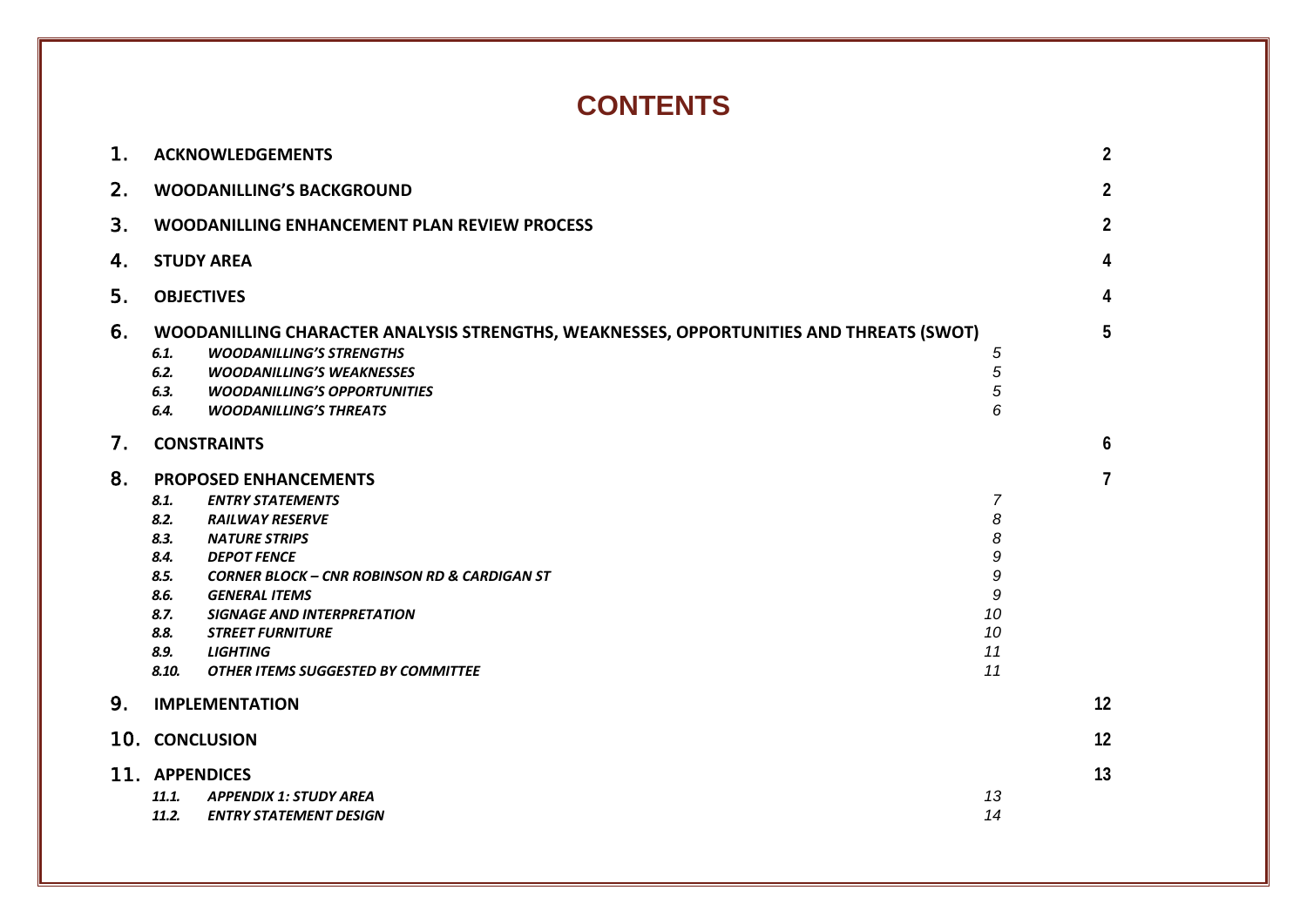

### <span id="page-2-0"></span>1. **ACKNOWLEDGEMENTS**

Community Project Team members – Paul Apslin, Jeanette Moulden and David Albany, and Councillors Marj Winstanley and Trevor Young.

### <span id="page-2-1"></span>2. **WOODANILLING'S BACKGROUND**

Woodanilling was developed as a watering place and stopping off point on the Albany to Beverley railway, which was completed in 1889, and the town was gazetted in 1892.

The town now serves as the centre of the Shire of Woodanilling. The shire has a population of about 423 of which about 100 live in the town.

The railway is still used for transporting goods and there is a wheat storage and handling facility which is an important aspect of the agricultural activity that is the major economic contributor to the town.

The facilities of the town include a recreation centre, primary school, shire offices, hall, hotel, shop, caravan park, archery venue, church etc.

A number of buildings from the Federation period remain in the town and together with the grid pattern layout and generous road widths give the town a distinctly late nineteenth century aesthetic.

The town is generally well presented and attractive, with a number of significant heritage buildings. The hotel is a particularly striking two storey building with a distinctive timber balcony. Other notable buildings are the Richardson Store and the former Cottage Hospital.

There have been programs to establish tree planting and other streetscape works but these works require considerable supplementation to increase the visual and social amenity of the town.

### <span id="page-2-2"></span>3. **WOODANILLING ENHANCEMENT PLAN REVIEW PROCESS**

The original plan was prepared by Lynne Farrow and Juliet Albany, via funding made available by the Great Southern Development Commission. The final plan was modified to Council's requirements.

The current Town Centre Enhancement Plan has reached its useful life, and Council has given a commitment to review it in 2017. As part of this process it will now be known as the "Woodanilling Enhancement Plan" to encapsulate the whole shire, including particular points of interest, namely:

- Queerearrup Lake
- Kenmare Hall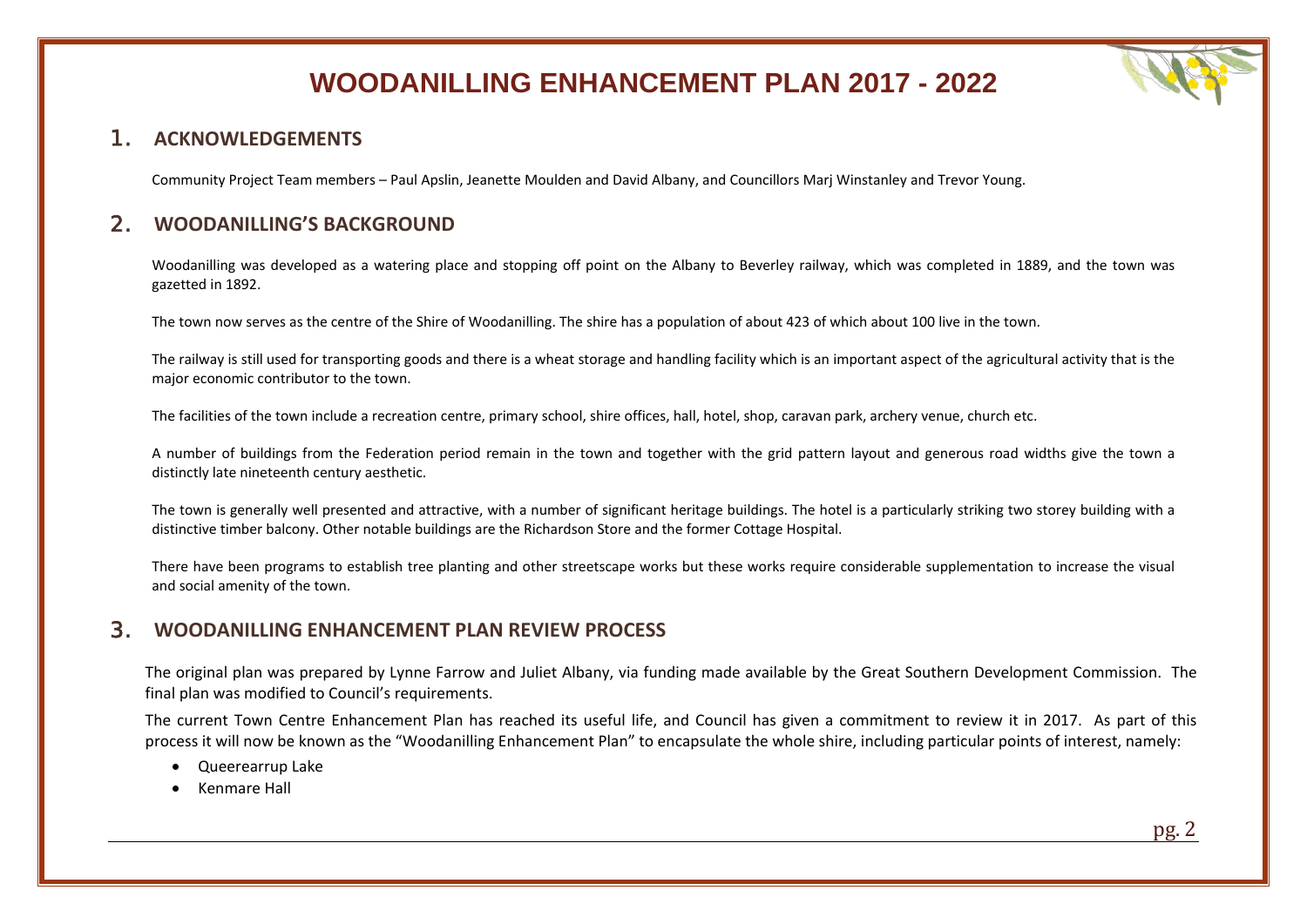

- Martup Pool
- Various parking bays
- Robinson Road/Great Southern Highway intersection
- King Rock
- Rifle Range Reserve
- **Boyerine**

This project will be undertaken in "bite size" pieces, commencing with the Woodanilling townsite.

### **16 August 2016:**

Council agreed to the following:

- Note new name "Woodanilling Enhancement Plan"
- Cr Young & Winstanley Council representatives
- Three community members:
	- *Paul Asplin, Jeanette Moulden, and David Albany.*

#### **The terms of reference:**

*The terms of reference for the TCEP Working Group be to review the adopted Town Centre Enhancement Plan and make recommendations to Council on projects for the forthcoming 5 years. This Working Group has a Governance relationship within the Shire and is not to instruct on operational and or regulatory matters, it will meet on an as required basis and report its findings back to the Community Development Committee through the CEO, and has no delegated authority.*

### **STRATEGIC IMPLICATIONS**

### **THEME 1 – SOCIAL – Community Facilities**

**VISION**

- To provide facilities and amenities that meet the communities needs and expectations within Council's ability to fund from rates and external sources
- To ensure access to high quality facilities and services that the community is proud to use and promote.

### **OBJECTIVES**

- Enhance the lifestyle of residents through their participation and achievement in sport and recreation (See also Woodanilling Local Recreation Plan – Aug 2003)
- To make our Community a place where people want to come, stay and grow

### **STRATEGIES**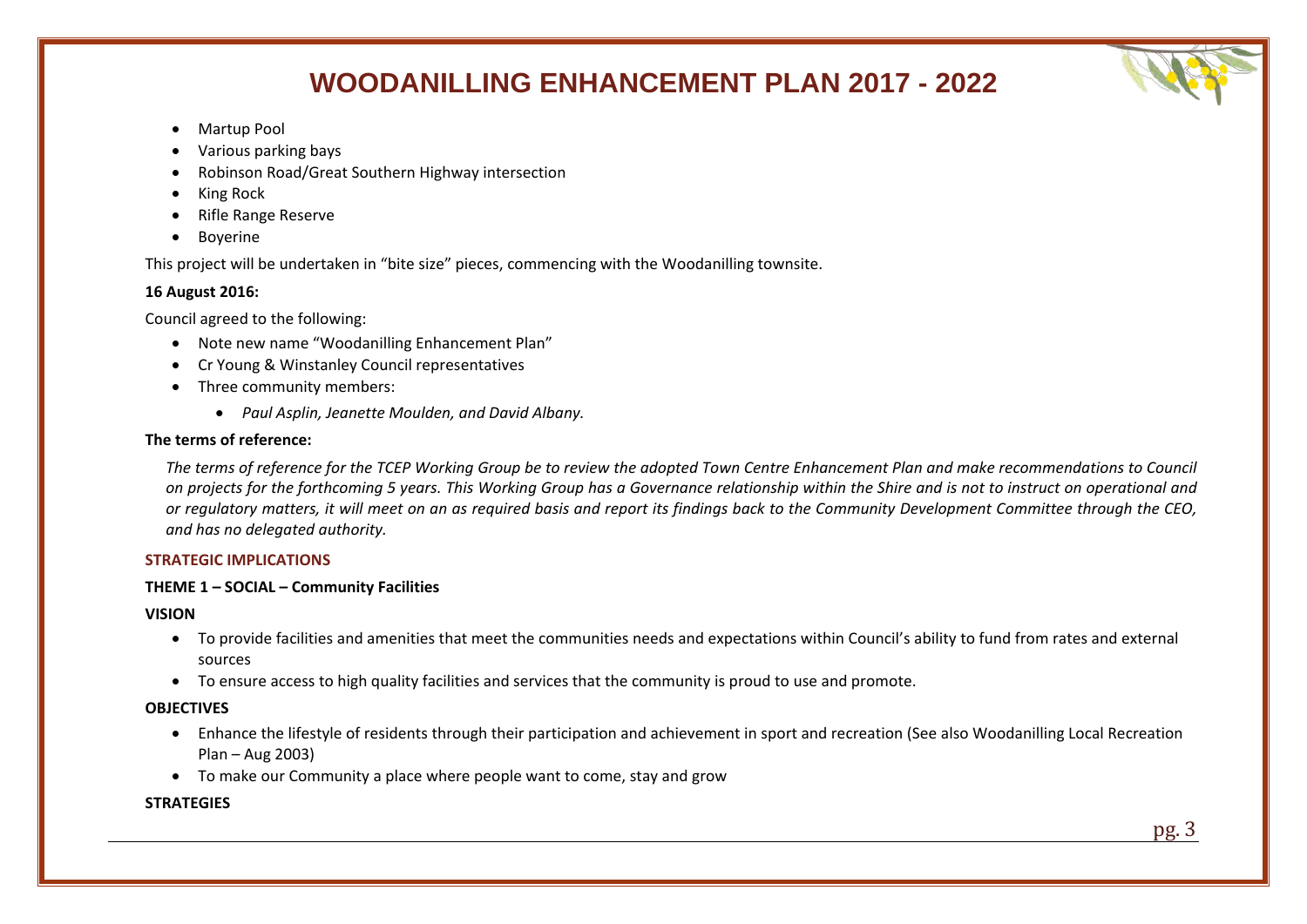- Future development of facilities is to be continually monitored, progressed and supported where appropriate by various funding sources and by submitting planned and comprehensive capital works programs bids are required
- To ensure our facilities are maintained to a suitably functional standard

#### **ONGOING – CF.1**

Implementation of adopted Town Centre Enhancement Plan recommendations.

### <span id="page-4-0"></span>4. **STUDY AREA**

The study area encompasses Robinson Road from west of the Great Southern Highway to Mongor Road to the east, including the railway crossing, north to Yairabin Street and the Woodanilling Recreation Oval, and south to Venn Road. (Appendix 1)

### <span id="page-4-1"></span>5. **OBJECTIVES**

The general objectives are:

- to enhance the streetscape within the study area to improve its aesthetics and useability for visitors and residents.
- establish relevant, clear signage and information, and appropriate bins and lighting.

All with the ultimate goal of encouraging community pride, strengthening the town's future both socially as a community and physically as a place in the landscape.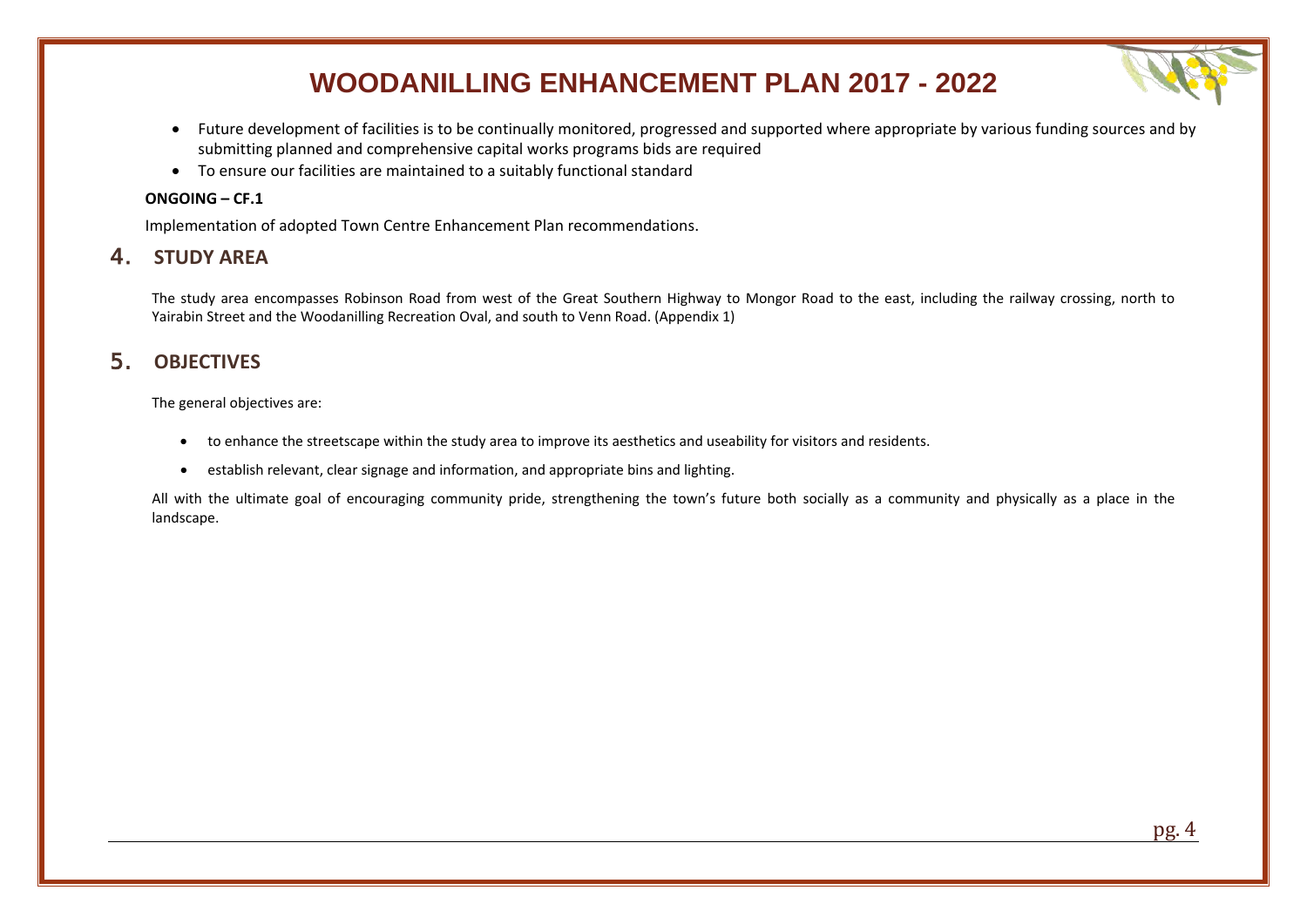### <span id="page-5-0"></span>6. **WOODANILLING CHARACTER ANALYSIS STRENGTHS, WEAKNESSES, OPPORTUNITIES AND THREATS (SWOT)**

#### <span id="page-5-1"></span>**6.1. WOODANILLING'S STRENGTHS**

- Service town for agriculture and the railway line,
- $19$  century grid layout, easy to provide services and to use,
- Strong local identity of salmon gums.
- Strong community bond historic agricultural basis with good social capital (mutual trust) and a small population,
- Well maintained heritage buildings of simple construction throughout the town,
- A well restored updated council building a classic early  $20<sup>th</sup>$  century public building.
- Well maintained War Memorial in town centre, with maintained grassed areas;
- Town approached along a 'causeway' from the Great Southern Highway;

#### <span id="page-5-2"></span>**6.2. WOODANILLING'S WEAKNESSES**

- Small numbers of people, same people do all the work, suffer burnout,
- Low rate base restricts the number of employees to undertake town gardening work required;
- Town interests not always understood by the farming community it supports and vice versa.

#### <span id="page-5-3"></span>**6.3. WOODANILLING'S OPPORTUNITIES**

- People in the street meet others and know their town. Enhance a great place to live, raise children and retire to, by making it more accessible to pedestrians and cyclists.
- Develop outdoor fitness route to encourage people to take more exercise for health and well being;
- Be individual and unique, work on local sustainability and local economy, support the local store, possibly create a co-operative to strengthen the towns economic clout; be aware of what Katanning does not provide and see if Woodanilling can provide alternatives or specialised services,
- Reinforce the town's own character based on its  $19^{th}$  Century classic street pattern and history of tree planting;
- Provide for the future by identifying important environmental issues and protect uncleared areas, unique fauna and flora and use to enhance Woodanilling's identity,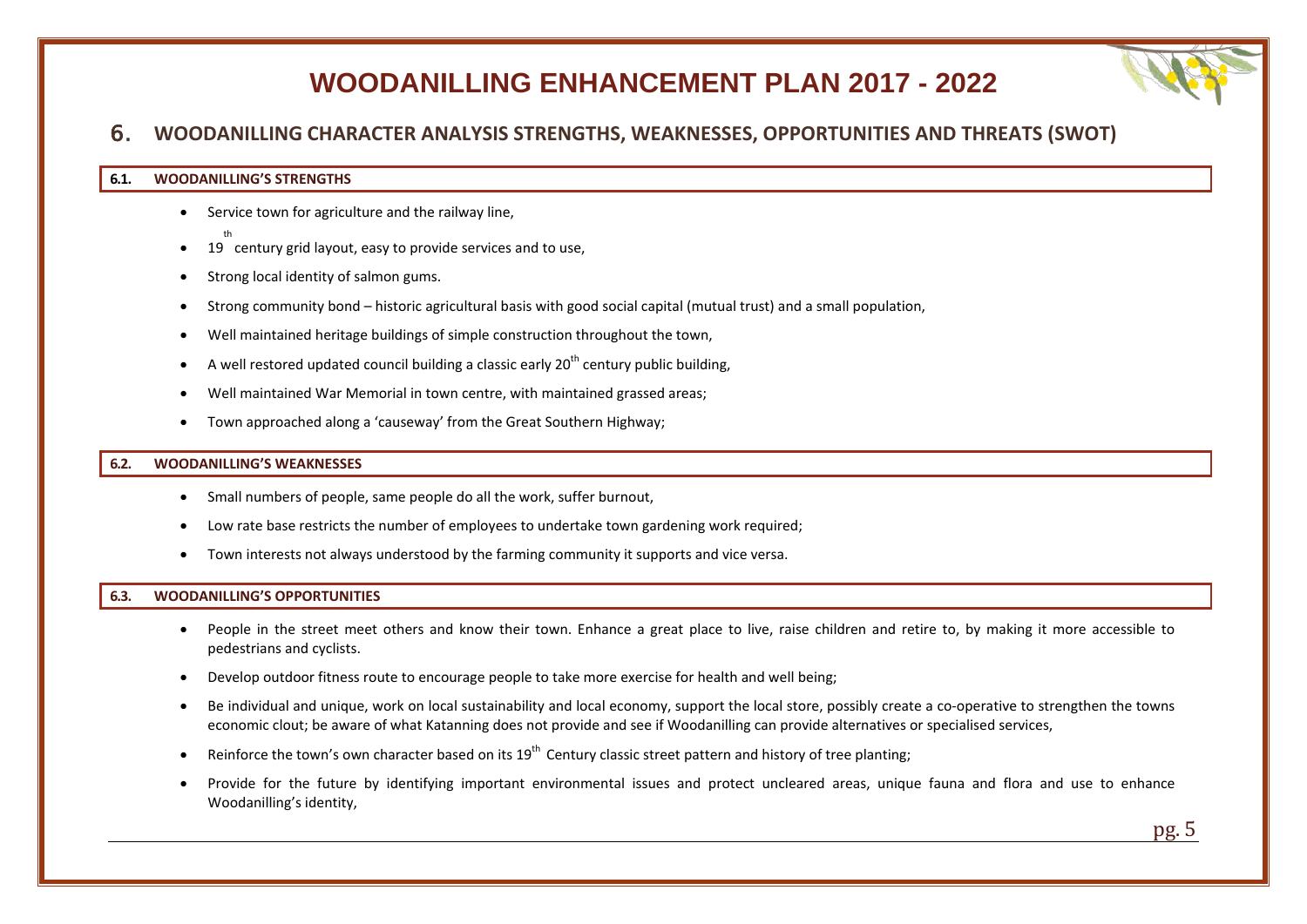- Develop a town centre where people take precedence over vehicular traffic and cyclists and pedestrians can move freely.
- Develop a central area where markets, festivals and other non-sporting events could be held and mobile stores (bookshops etc) might set up.

#### <span id="page-6-0"></span>**6.4. WOODANILLING'S THREATS**

- Inertia, burn out of active community members, need to keep strategies and projects simple and workable for ease of implementation,
- Lack of continuity in natural development of the town,
- Holiday homes that contribute little or nothing to the community by way of social capital, there is a need to find ways to draw holiday makers into the community.
- Insufficient numbers within the shire's community for developing a local economy.
- Seasonal and occasional movement of some heavy machinery through the town centre rather than around the edge could prevent a real town centre developing,
- A farming community that could be unaware of or unresponsive to the needs of the town and resident community,
- A resident population unable or unwilling to contribute to debate within the town;
- Lack of awareness amongst the local population of the growing need for individual sustainable lifestyles that incorporate some degree of self sufficiency in water and power and sewage disposal.
- Lack of understanding by the local population that Woodanilling is equally constrained by rules as other towns are;

### <span id="page-6-1"></span>7. **CONSTRAINTS**

Small population, small economic (rates) base, etc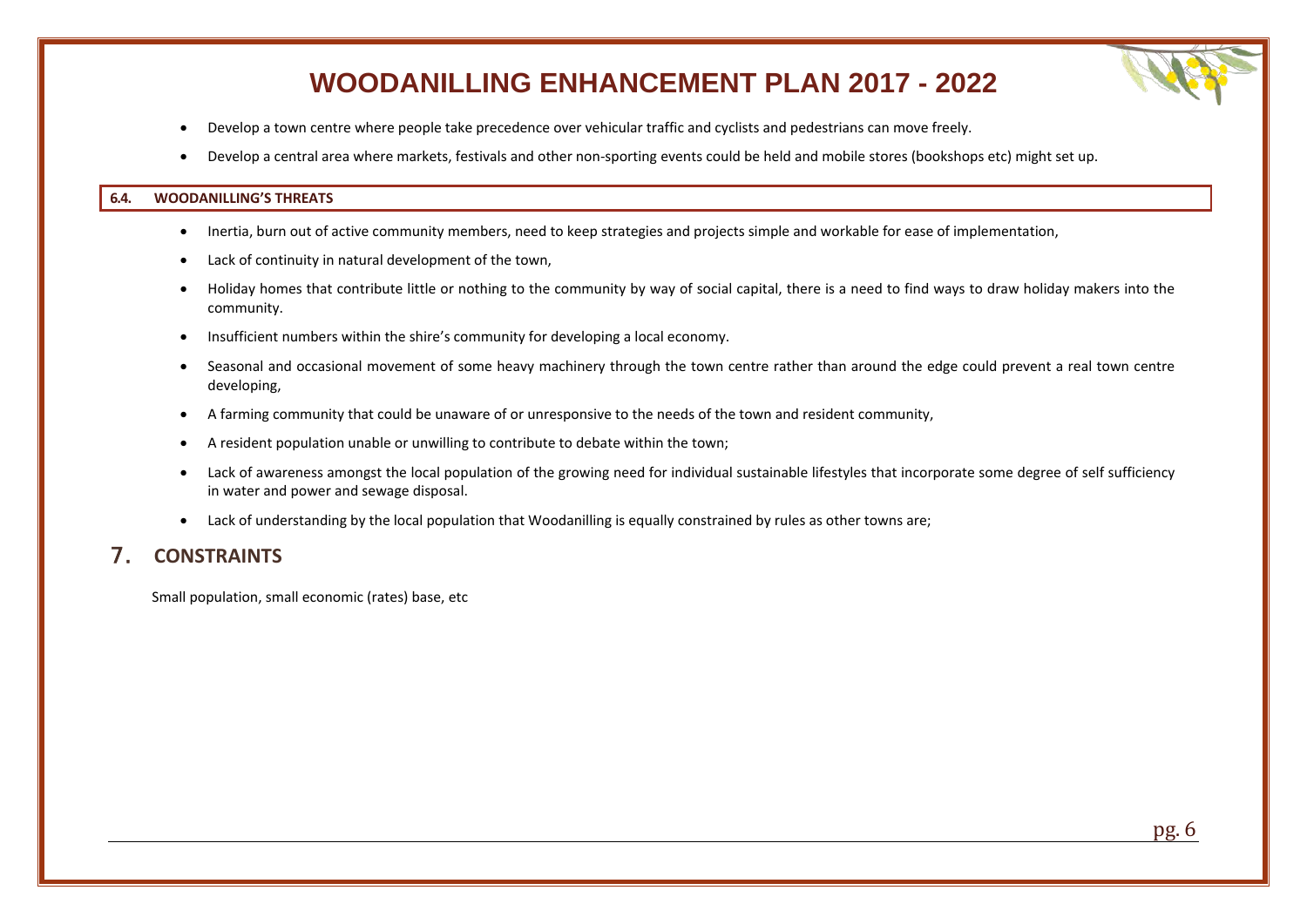

### <span id="page-7-0"></span>8. **PROPOSED ENHANCEMENTS**

<span id="page-7-1"></span>

| 8.1.<br><b>ENTRY STATEMENTS</b>                                                                                                                                                                                           |                                                                                                                                                                                                                                                                                                                                                                                                                                                                                                                                                                                                                              |  |
|---------------------------------------------------------------------------------------------------------------------------------------------------------------------------------------------------------------------------|------------------------------------------------------------------------------------------------------------------------------------------------------------------------------------------------------------------------------------------------------------------------------------------------------------------------------------------------------------------------------------------------------------------------------------------------------------------------------------------------------------------------------------------------------------------------------------------------------------------------------|--|
| <b>CD COMMITTEE COMMENT</b><br>PROJECT TEAM RECOMMENDATION                                                                                                                                                                |                                                                                                                                                                                                                                                                                                                                                                                                                                                                                                                                                                                                                              |  |
| Agreed<br>$\bullet$<br>These are similar to Katanning                                                                                                                                                                     | Dry stone wall - option 2 with "Woodanilling" horizontal. Outside wall to be<br>$\bullet$<br>higher to give subliminal direction into town. These to be placed:                                                                                                                                                                                                                                                                                                                                                                                                                                                              |  |
| Need to be installed on a mound.                                                                                                                                                                                          | Robinson Road East - entry to town<br>$\bullet$<br>Robinson Road West - west of Great Southern Highway, and<br>replacing the yellow signs on intersection of Great Southern<br>Highway.<br>Great Southern Highway at the 90km signs - also requesting that<br>the speed limit be reduced.<br>Relocate the two signs at the intersection to Shenton Road.<br>Smaller versions to be put at the entrance to the oval<br>(See Appendix 2 for design)                                                                                                                                                                            |  |
| Agreed<br>$\bullet$                                                                                                                                                                                                       | Direction signs are needed at corner of Trimmer and Shenton Roads - showing<br>$\bullet$<br>Woodanilling and Katanning.                                                                                                                                                                                                                                                                                                                                                                                                                                                                                                      |  |
| Agreed with understory as per previous plan - consider<br>$\bullet$<br>native shrubs & ground covers<br>Need to consider under power line planting<br>Need to consult with WWLZ to ensure trees are suitable for<br>site. | Have planting along Robinson Road (causeway) from west of GS Hwy into town<br>$\bullet$<br>of trees that provide colour and possibility of coinciding with Hidden Treasures<br>Bloom Festival. Examples - Purple Prunus (as outside the men's Shed) which<br>would provide blossom and colour. Also Liquid Amber, Maple, Golden and<br>Claret Ash which would provide spectacular autumn colour and are very suited<br>to "avenue planting". Red flowering Gum (Hakea Laurina) was also suggested<br>as it is hardy and provides vibrant colour. CEO comment - this tree is well<br>suited to other prominent areas in town. |  |
| Agreed                                                                                                                                                                                                                    | All members agreed that the "avenue" planting should be maintained and<br>supported by planting with colour that adds to the area.                                                                                                                                                                                                                                                                                                                                                                                                                                                                                           |  |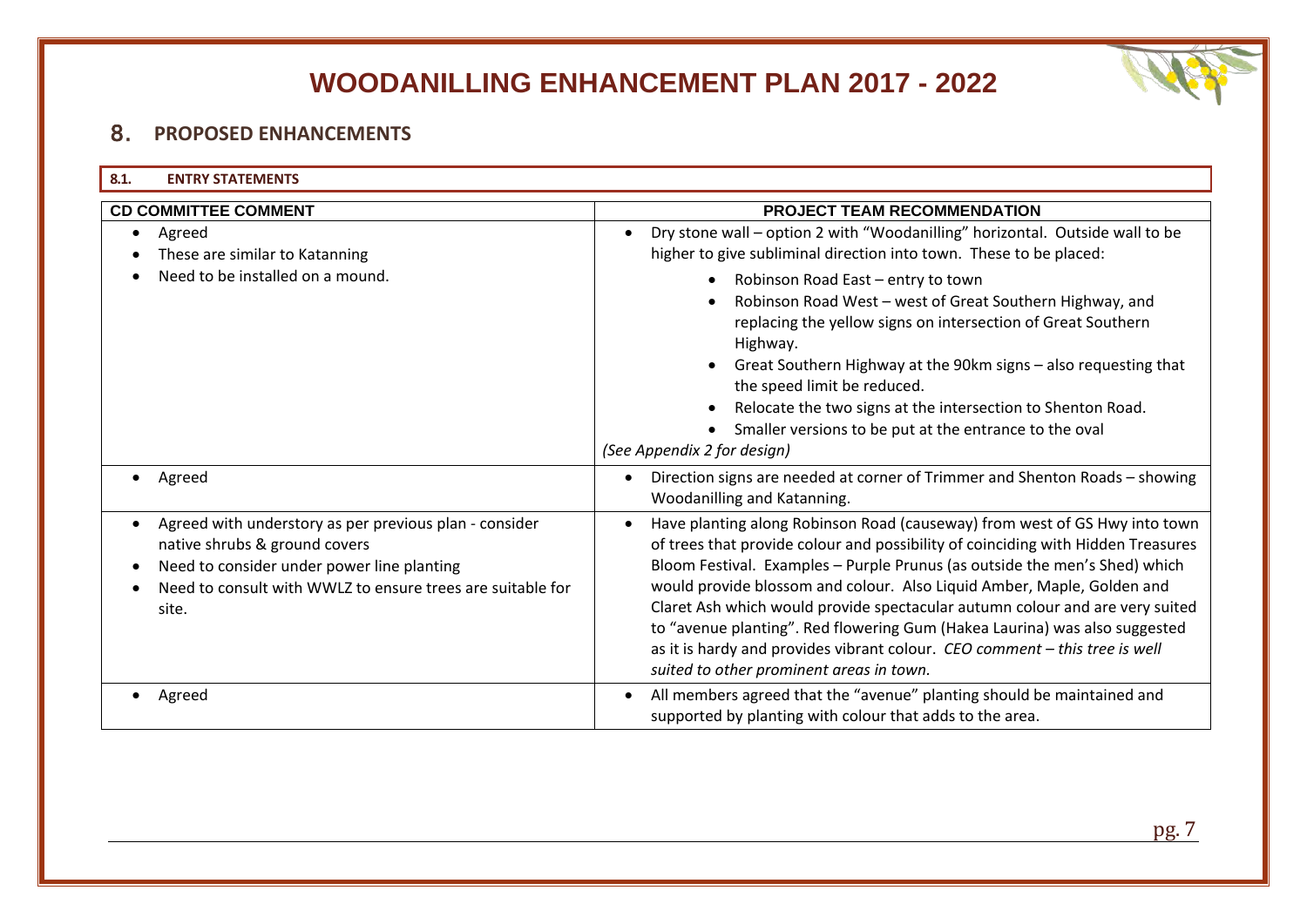### <span id="page-8-0"></span>**8.2. RAILWAY RESERVE**

| <b>CD COMMITTEE COMMENT</b>                                             | PROJECT TEAM RECOMMENDATION                                                                                                                                                                                                                                 |  |
|-------------------------------------------------------------------------|-------------------------------------------------------------------------------------------------------------------------------------------------------------------------------------------------------------------------------------------------------------|--|
| Agreed                                                                  | This area needs a general tidy up and removal of dead or dying plants.<br>$\bullet$                                                                                                                                                                         |  |
| Agreed – needs further details and develop an "artist"<br>impression"   | The area on both sides of the railway line lend themselves to the placement of<br>old farm machinery.                                                                                                                                                       |  |
| Not agreed - in lieu clear out She-oaks to encourage a view<br>to town. | Shady trees to be planted in the area between CBH and the railway line along<br>with the old machinery, would allow an attractive entrance to town as you see<br>this for a considerable distance.                                                          |  |
| Agreed                                                                  | The walking path from the caravan park should be extended through to town.<br>The Project Team stressed the importance to get a pedestrian crossing on the<br>railway line.                                                                                 |  |
| Agreed with thanks                                                      | Paul has offered to repaint the Railway Building. The main issue is lead paint<br>and once this is removed, then other volunteers may be forthcoming to assist.<br>The Shire often has Work for the Dole participants that could assist. Thank you<br>Paul. |  |

### <span id="page-8-1"></span>**8.3. NATURE STRIPS**

| <b>CD COMMITTEE COMMENT</b>                                                                 | <b>PROJECT TEAM RECOMMENDATION</b>                                                                        |
|---------------------------------------------------------------------------------------------|-----------------------------------------------------------------------------------------------------------|
| Agreed                                                                                      | Recommend replacement of all areas between footpath and kerb with gravel<br>(as seen at Salmon Gum Place) |
| Agreed                                                                                      | Liaise with Landcare to harvest native Freesias to replant around town.                                   |
| Agreed                                                                                      | Select locations for planting of everlastings to add colour.                                              |
| Consider theme planting streets, eg Carlton Street<br>bottlebrushes                         |                                                                                                           |
| Pine trees – need to be removed and replaced with the<br>appropriate theme for that street. |                                                                                                           |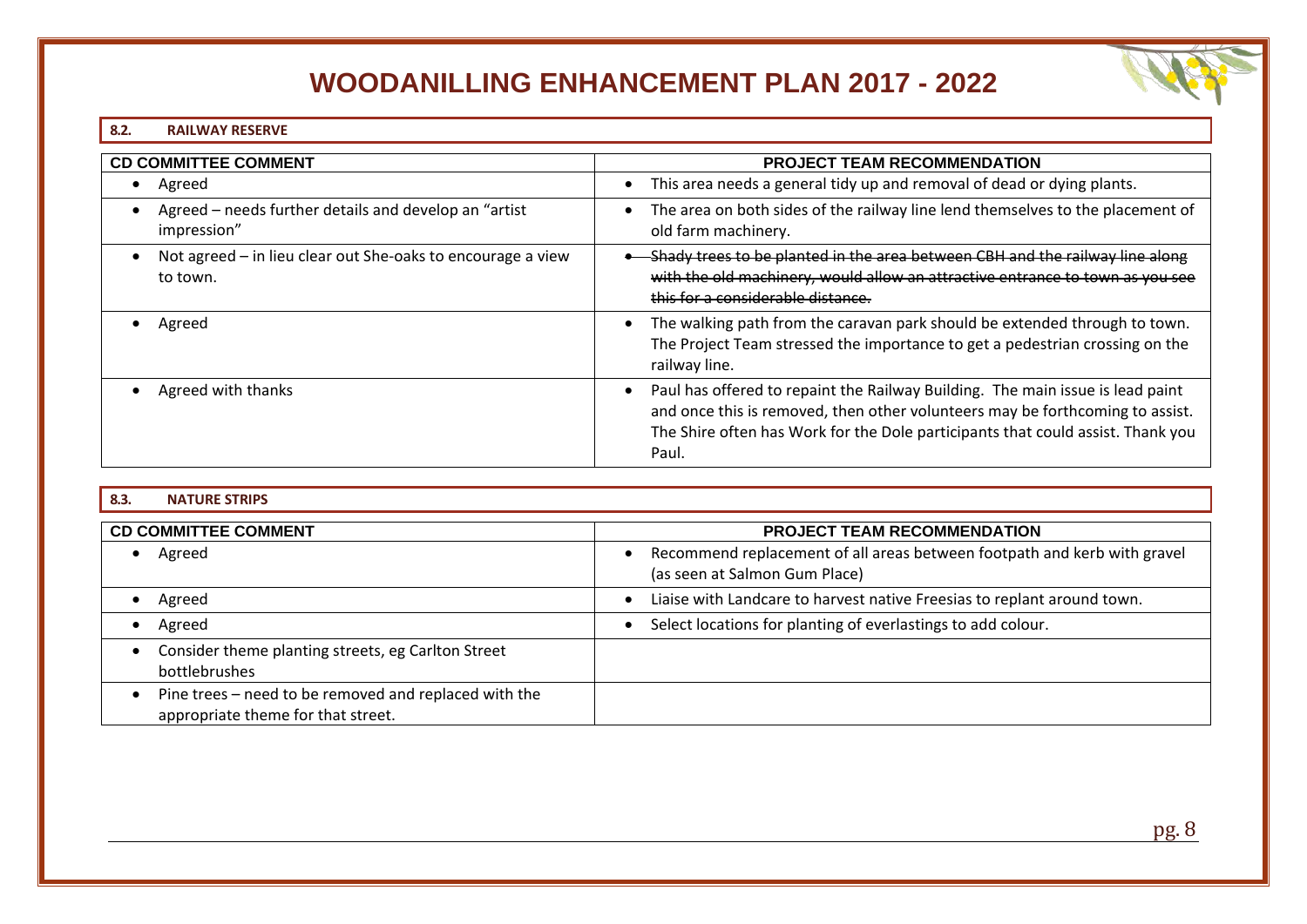### <span id="page-9-0"></span>**8.4. DEPOT FENCE**

### **CD COMMITTEE COMMENT PROJECT TEAM RECOMMENDATION**

<span id="page-9-1"></span>• Agreed • Agreed • Tidy up west facing fence behind shed, and screen plant area.

| 8.5.<br><b>CORNER BLOCK - CNR ROBINSON RD &amp; CARDIGAN ST</b>                      |                                                                                                                                                                                                           |
|--------------------------------------------------------------------------------------|-----------------------------------------------------------------------------------------------------------------------------------------------------------------------------------------------------------|
| <b>CD COMMITTEE COMMENT</b><br><b>PROJECT TEAM RECOMMENDATION</b>                    |                                                                                                                                                                                                           |
| Agreed                                                                               | Place gazebo and single toilet on this small lot. Simple landscaping, grass and<br>$\bullet$<br>shade trees to enable a green cool place to stop. Need for toilet close to shop<br>and church identified. |
| <b>Relocation of Railway Building?</b>                                               |                                                                                                                                                                                                           |
| Consider looking at Baptist Church and the vacant area of the<br>Shire block as well |                                                                                                                                                                                                           |
| Need to flag the issue of an area for smokers                                        |                                                                                                                                                                                                           |

#### <span id="page-9-2"></span>**8.6. GENERAL ITEMS**

| <b>CD COMMITTEE COMMENT</b>                                  | <b>PROJECT TEAM RECOMMENDATION</b>                                                                                                                                                                                                                                                                         |  |
|--------------------------------------------------------------|------------------------------------------------------------------------------------------------------------------------------------------------------------------------------------------------------------------------------------------------------------------------------------------------------------|--|
| Agreed                                                       | Planter boxes - railway sleeper style similar to those in Collie (Cr Eckersley<br>$\bullet$<br>provided photos some years ago). These could be place in locations that lack<br>foliage – eg the west side of the Store on the nature strip, outside the Tavern,<br>anywhere that has easy access to water. |  |
| Agreed – consider all land to Shaw Road for this purpose.    | Bush areas facing Robinson Road, east of CEO house - undertake a cool burn to<br>$\bullet$<br>regenerate wildflowers. This area was noted for its wildflowers and the Team<br>want to ensure the wildflowers are appropriately managed. This can be done<br>in conjunction with the CESM.                  |  |
| Agreed                                                       | When mulching areas, a finer grade mulch is used than that used at the<br>$\bullet$<br>eastern end of Robinson Road. This mulch is very coarse and difficult to walk<br>on, making it difficult for the residents to maintain the areas in front of their<br>properties.                                   |  |
| Currently investigating effective mosquito control in Shire. | Mosquito control – use of crushed rock in drains to stop breeding. The drain<br>from Shenton Road to the creek has lots of pools that could be stocked with                                                                                                                                                |  |
|                                                              | $- - \alpha$                                                                                                                                                                                                                                                                                               |  |

pg. 9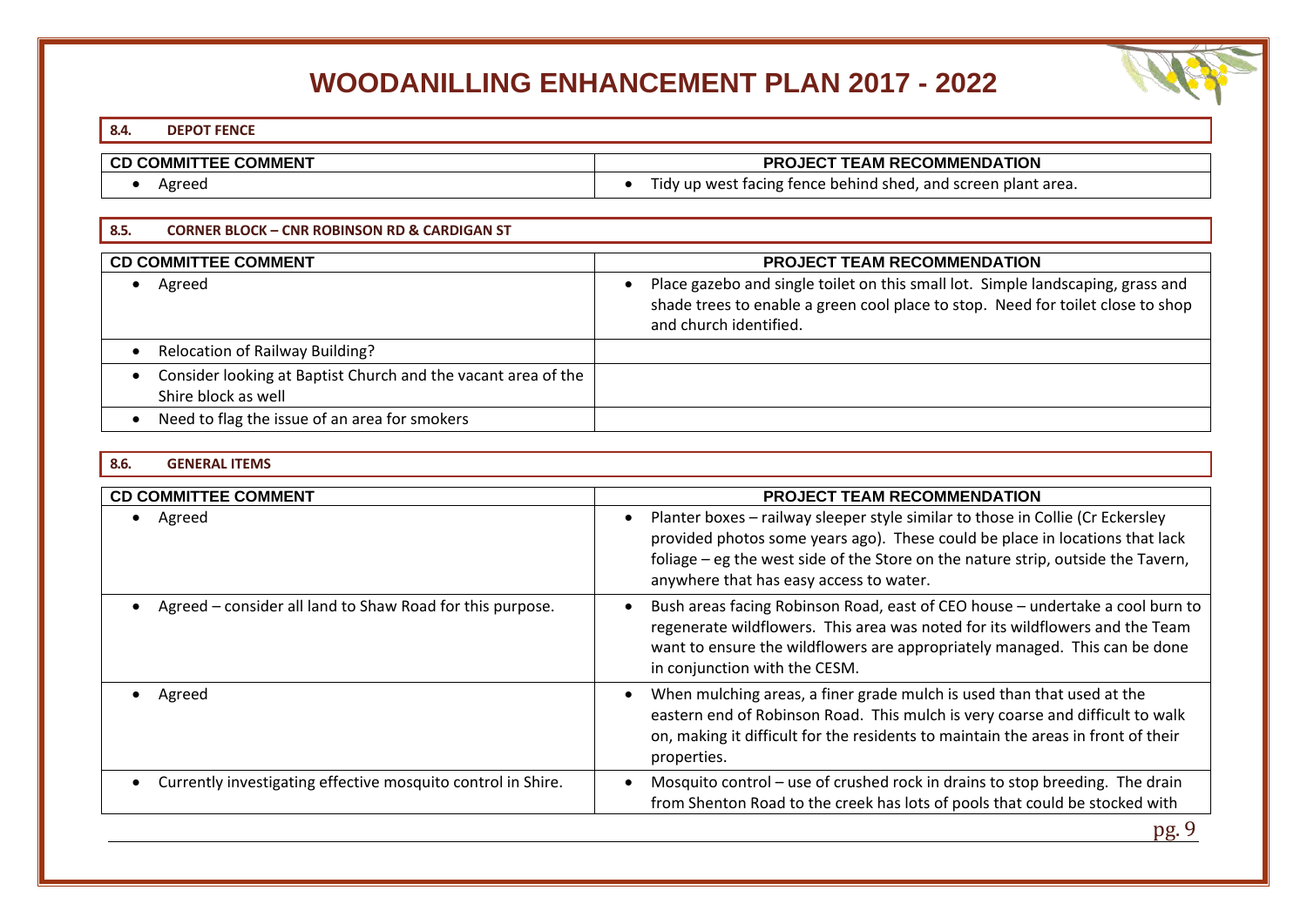|        | indigenous fish to reduce mozzie larvae - there are reports that the creek does<br>have fish stocks, and no larvae in those areas                                 |
|--------|-------------------------------------------------------------------------------------------------------------------------------------------------------------------|
| Agreed | Community pride - adopt a tree, or adopt a planter box, something to general<br>interest in the town and pride in the community.                                  |
| Agreed | General clean up around town.                                                                                                                                     |
| Agreed | CEO to follow up with the late Dave Oxenbridge's daughter to secure his<br>wagon for restoration and strategic placing in town as a memorial to his<br>character. |
| Agreed | Three trees in the car park at the oval - River Red Gums? These trees are an<br>attractive sight at the oval, and could be used elsewhere in town.                |
| Noted  | Council consider applying additional resources to town maintenance, eg<br>gardening, footpaths, street trees, town drainage and general maintenance.              |

#### <span id="page-10-0"></span>**8.7. SIGNAGE AND INTERPRETATION**

| <b>CD COMMITTEE COMMENT</b> | <b>RECOMMENDATIONS FROM 2012 PLAN</b>                                                                                                                                                                                                                                                                                                                                                                                                                                                                                                                                                                                |
|-----------------------------|----------------------------------------------------------------------------------------------------------------------------------------------------------------------------------------------------------------------------------------------------------------------------------------------------------------------------------------------------------------------------------------------------------------------------------------------------------------------------------------------------------------------------------------------------------------------------------------------------------------------|
| Agreed                      | A sign next to the Shire Offices shows the layout of the town. It has been<br>$\bullet$<br>suggested that this sign be updated with additional information.<br>Other areas of interpretation include the unique fauna and flora of the area.<br>$\bullet$<br>There may also be the opportunity to provide interpretation of people who<br>$\bullet$<br>have been important to the town.<br>Wherever possible, interpretation should be on mounted signs in keeping with<br>$\bullet$<br>the existing heritage walk signs, and there are a number of areas, which would<br>lend themselves to interpretative display. |

### <span id="page-10-1"></span>**8.8. STREET FURNITURE CD COMMITTEE COMMENT RECOMMENDATIONS FROM 2012 PLAN** • Agreed • and that street furniture be appropriate to its place. Woodanilling has a very distinctive townscape and it is important that street furniture in the central area reflect the civic proportions and heritage elements of that townscape. The use of ubiquitous aluminium or off the shelf items is not

pg. 10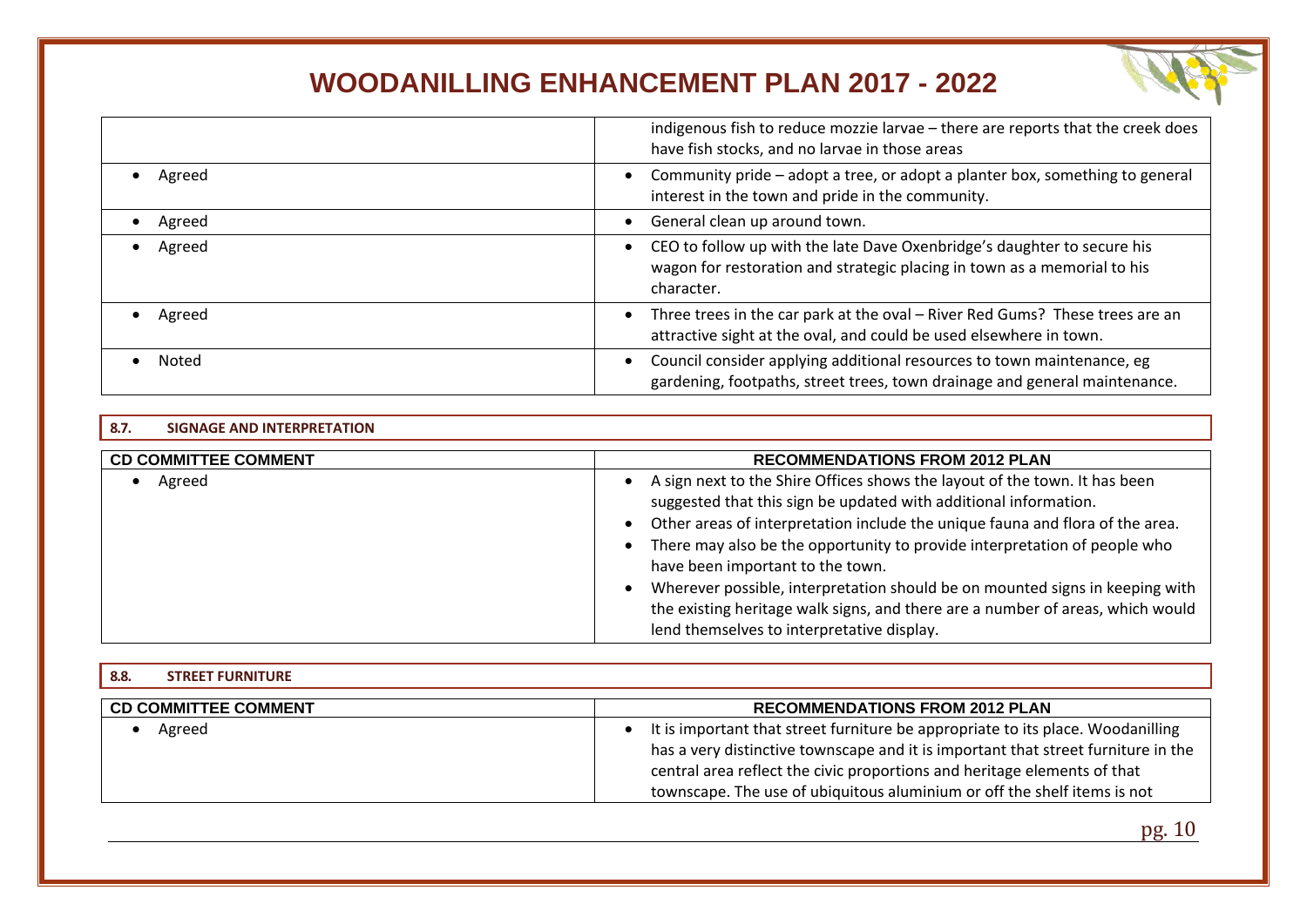

supported. Rather the use of locally constructed and preferably timber furniture is encouraged. There are a couple of large jarrah slab table and benches which are appropriate in view of the use of jarrah sleepers in the railway and it could be appropriate to construct new furniture from railway sleepers and other elements such as farm machinery.

### <span id="page-11-0"></span>**8.9. LIGHTING CD COMMITTEE COMMENT RECOMMENDATIONS FROM 2012 PLAN** • Agreed • and the Lighting requires supplementation. For any new lighting, LED solar powered

lighting should be considered.

<span id="page-11-1"></span>

| 8.10.<br><b>OTHER ITEMS SUGGESTED BY COMMITTEE</b>                                                     |  |
|--------------------------------------------------------------------------------------------------------|--|
| <b>CD COMMITTEE COMMENT</b>                                                                            |  |
| Area to west of Town hall – create level area outside of west<br>$\bullet$                             |  |
| facing exit, planter boxes to create visual barrier, and ramped                                        |  |
| area to front of hall, and CWA.<br>Parking bay on Robinson Road (Great Southern Highway).<br>$\bullet$ |  |
| Look at toilet block, seating and general tidy up to highlight<br>entry to Woodanilling.               |  |
| Walk/cycle trail to Whispering Winds (from 2012 Plan)                                                  |  |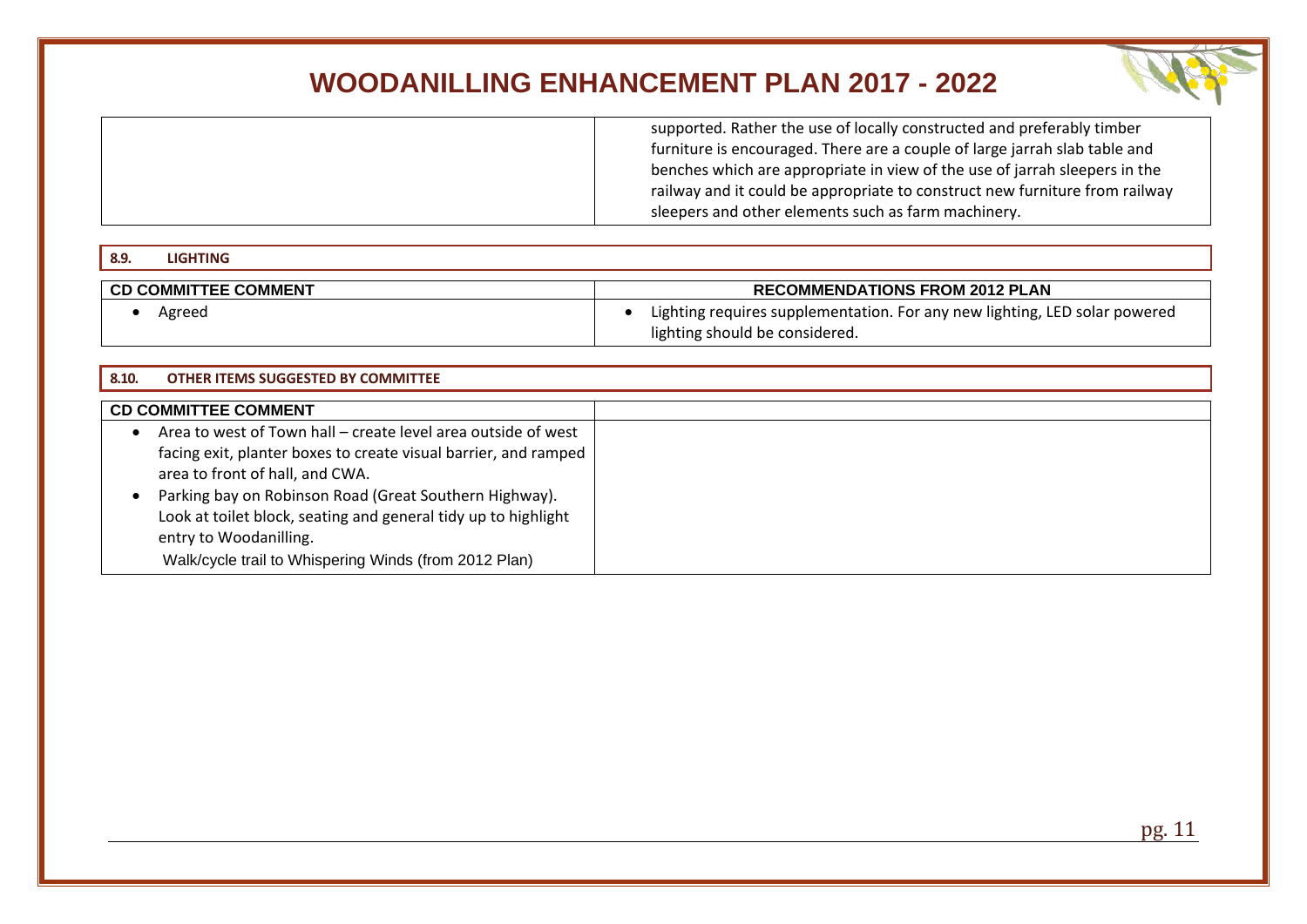

### <span id="page-12-0"></span>9. **IMPLEMENTATION**

The various proposals can be implemented over the term of the Plan.

Funding may be available for implementation of townscape proposals, including GSDC, Lotterywest and Regional Arts. Funding may also be available for environmental restoration work in selected areas.

The challenge will be to co-ordinate the improvements to obtain the maximum value from any funding.

### <span id="page-12-1"></span>10. **CONCLUSION**

Woodanilling has a unique sense of place, with a number of attractive buildings of significant heritage value to the community. The causeway to the west provides a distinctive entrance to the town. The town is generally attractive and well maintained. The shire has implemented a program of tree planting that has enhanced the area, and this study provides the opportunity to create a more cohesive plan to increase the tree plantings and implement other strategies to systematically enhance the town.

Any town requires constant care and streetscape is a continuing task, and Council should consider applying additional resources to this area.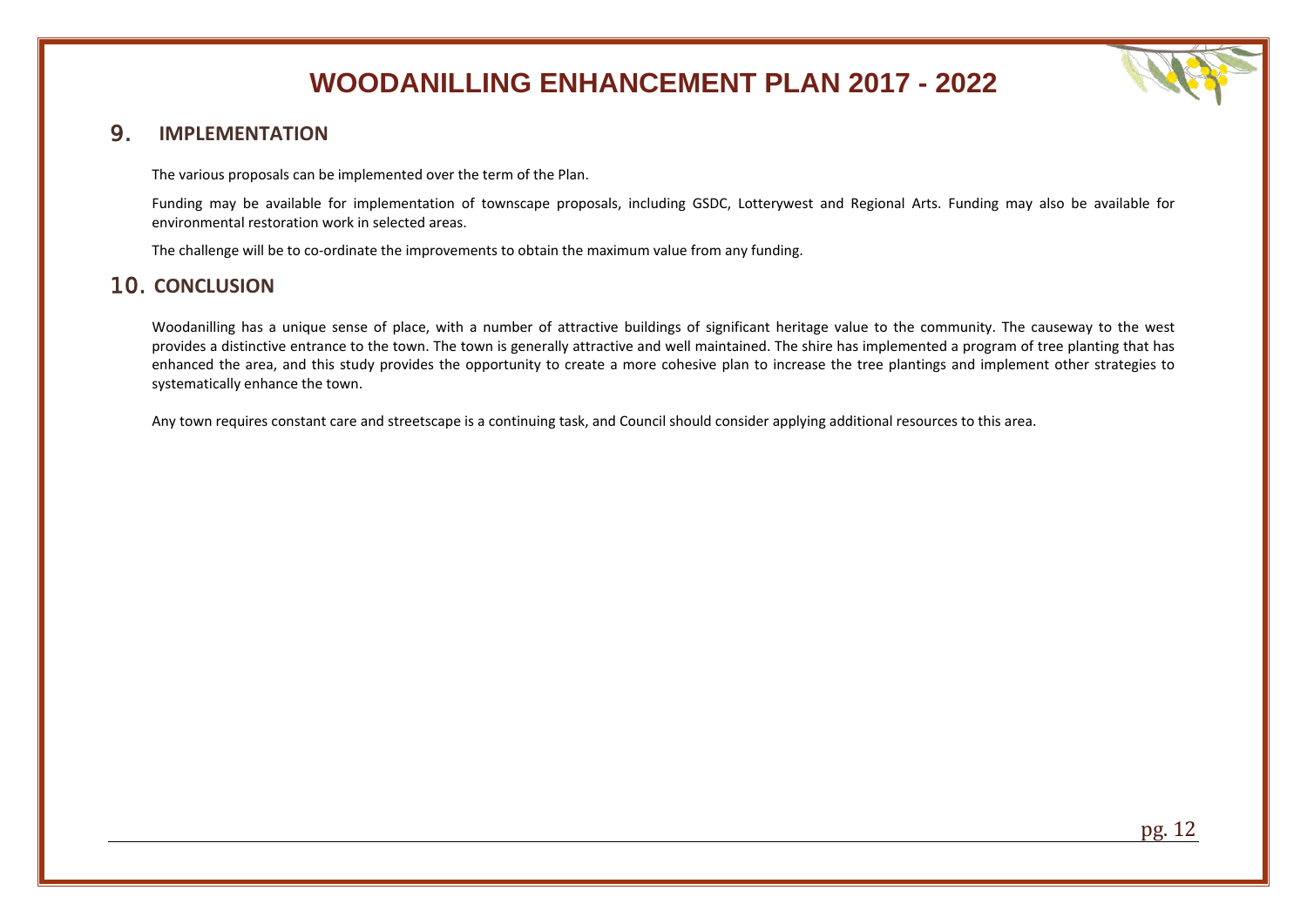### <span id="page-13-0"></span>11. **APPENDICES**

### <span id="page-13-1"></span>**11.1. APPENDIX 1: STUDY AREA**



Area bound by red on the above plan.